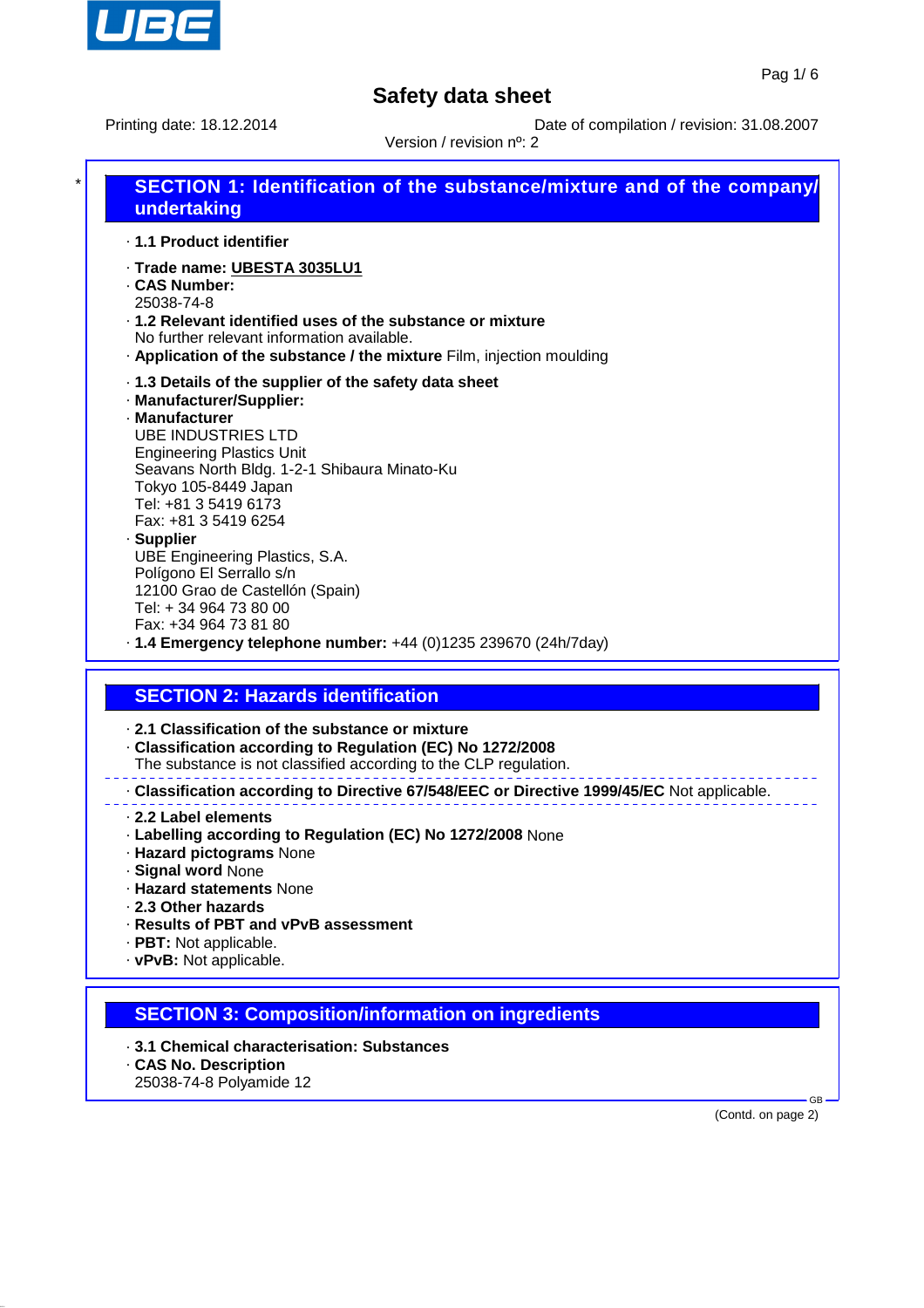

Printing date: 18.12.2014 Date of compilation / revision: 31.08.2007

Version / revision nº: 2

**Trade name: UBESTA 3035LU1**

#### **SECTION 4: First aid measures**

- · **4.1 Description of first aid measures**
- · **After inhalation:**
- Melted state:

Supply fresh air; consult doctor in case of complaints.

- · **After skin contact:** After contact with the molten product, cool rapidly with cold water. Do not pull solidified product off the skin. Seek medical treatment.
- · **After eye contact:** Rinse opened eye for several minutes under running water. If symptoms persist, consult a doctor. · **After swallowing:**
- Rinse out mouth and then drink plenty of water. Seek medical treatment.
- · **4.2 Most important symptoms and effects, both acute and delayed** No further relevant information available.
- · **4.3 Indication of any immediate medical attention and special treatment needed** No further relevant information available.

#### **SECTION 5: Firefighting measures**

- · **5.1 Extinguishing media**
- · **Suitable extinguishing agents: Water** Fire-extinguishing powder

Carbon dioxide

· **5.2 Special hazards arising from the substance or mixture** In case of fire, the following can be released: Carbon monoxide (CO) Carbon Dioxide (CO2) Under certain fire conditions, traces of other toxic gases cannot be excluded, e.g.: Hydrogen cyanide (HCN) Ammonia (NH3) · **5.3 Advice for firefighters**

- · **Protective equipment:**
- Wear fully protective suit.

Wear self-contained respiratory protective device.

#### **SECTION 6: Accidental release measures**

- · **6.1 Personal precautions, protective equipment and emergency procedures** Not required.
- · **6.2 Environmental precautions:** Do not allow to enter sewers/ surface or ground water.
- · **6.3 Methods and material for containment and cleaning up:** Send for recovery or disposal in suitable receptacles.
- · **6.4 Reference to other sections**
- See Section 7 for information on safe handling.
- See Section 8 for information on personal protection equipment.

See Section 13 for disposal information.

(Contd. on page 3)

GB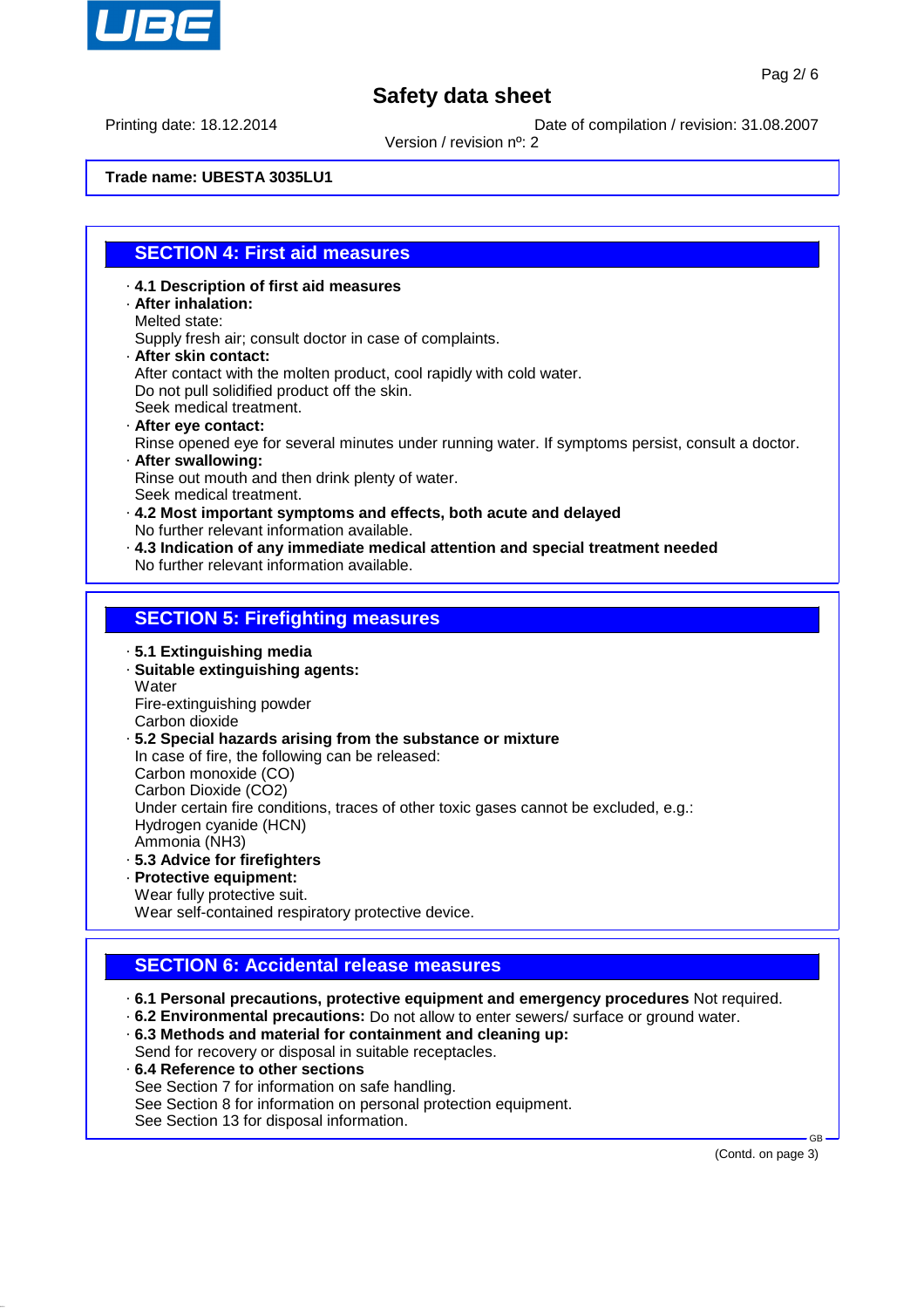

Printing date: 18.12.2014 Date of compilation / revision: 31.08.2007

Version / revision nº: 2

**Trade name: UBESTA 3035LU1**

#### **SECTION 7: Handling and storage**

· **7.1 Precautions for safe handling**

molten state:

Handle with care - Do not subject to grinding/shock/friction. Ensure good ventilation/exhaustion at the workplace.

· **Information about fire - and explosion protection:** Protect against electrostatic charges.

- · **7.2 Conditions for safe storage, including any incompatibilities**
- · **Storage:**
- · **Requirements to be met by storerooms and receptacles:**

Store in cool, dry conditions in well sealed receptacles.

- · **Information about storage in one common storage facility:** Not required.
- · **Further information about storage conditions:** Protect from heat and direct sunlight.
- · **7.3 Specific end use(s)** No further relevant information available.

#### **SECTION 8: Exposure controls/personal protection**

- · **8.1 Control parameters**
- · **Ingredients with limit values that require monitoring at the workplace:** Not available
- · **8.2 Exposure controls**
- · **Personal protective equipment:**

· **General protective and hygienic measures:** The usual precautionary measures are to be adhered to when handling chemicals. Avoid skin contact with the liquefied material. Avoid breathing dust/fume/vapours.

- · **Respiratory protection:** Not necessary if room is well-ventilated.
- · **Protection of hands:** Melted state: Heat protection gloves
- · **Material of gloves**

Melted state: Heat protection gloves

· **Eye protection:**



Safety glasses

Melted state: Face protection

· **Skin and body protection:** Protective work clothing

## **SECTION 9: Physical and chemical properties**

- · **9.1 Information on basic physical and chemical properties**
- · **General Information**
- · **Appearance:**
	-
- **Form:** Pellets **Colour:** Black
- · **Odour:** Odourless

(Contd. on page 4)

GB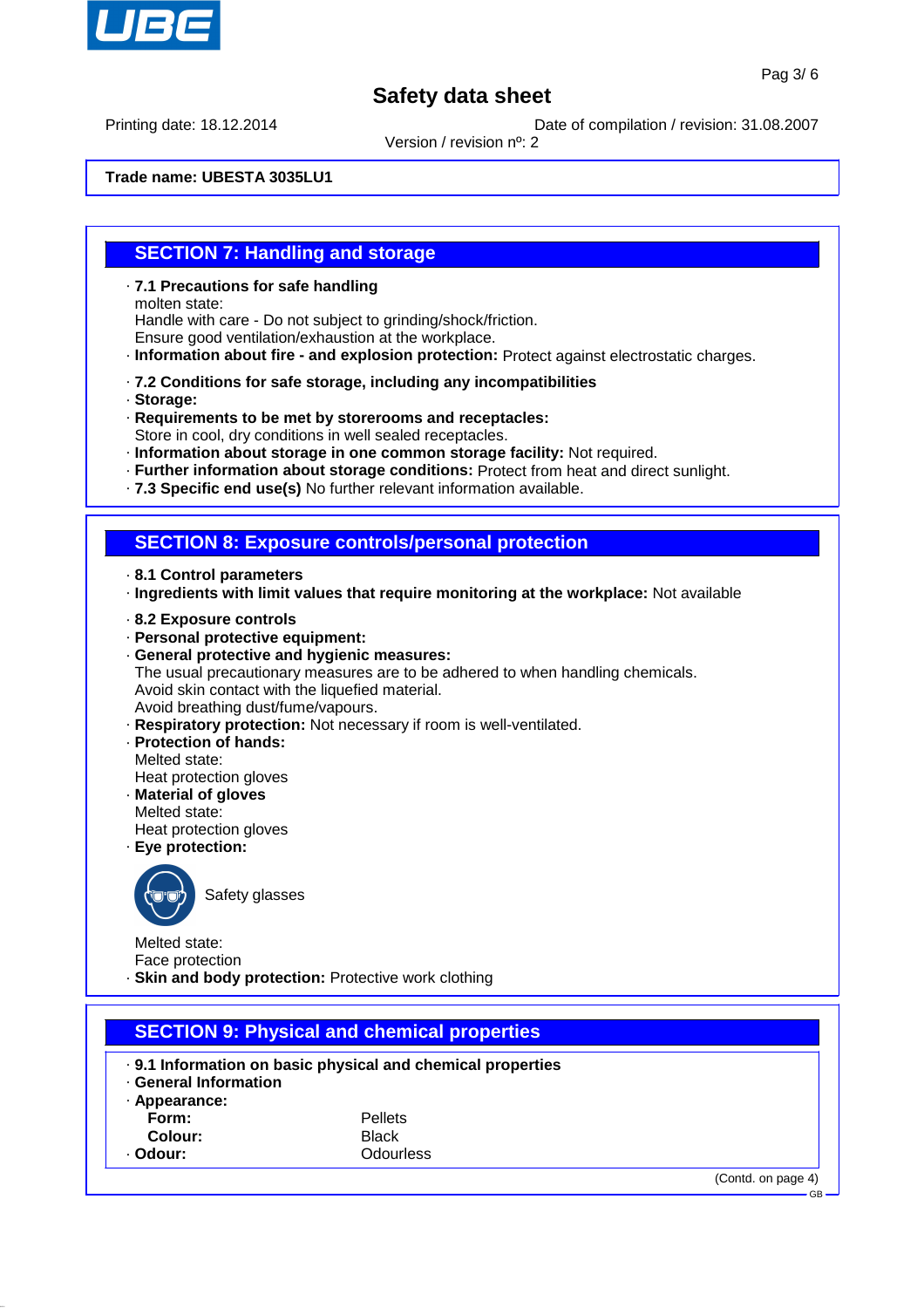

Version / revision nº: 2

Printing date: 18.12.2014 Date of compilation / revision: 31.08.2007

**Trade name: UBESTA 3035LU1**

| . Change in condition<br>Melting point/Melting range: 170-180 °C<br>Boiling point/Boiling range: Undetermined. |                                                      |  |
|----------------------------------------------------------------------------------------------------------------|------------------------------------------------------|--|
| · Flash point:                                                                                                 | Not applicable.                                      |  |
| · Flammability (solid, gaseous): Product is not flammable.                                                     |                                                      |  |
| · Danger of explosion:                                                                                         | Product does not present an explosion hazard.        |  |
| Density at 20 °C:                                                                                              | $0.97 - 1.07$ g/cm <sup>3</sup>                      |  |
| · Solubility in / Miscibility with<br>Insoluble.<br>water:<br><b>Organic solvents:</b><br>$0.0\%$              |                                                      |  |
| Solids content:<br>. 9.2 Other information                                                                     | 100.0%<br>No further relevant information available. |  |

## **SECTION 10: Stability and reactivity**

- · **10.1 Reactivity**
- · **10.2 Chemical stability**
- · **Thermal decomposition / conditions to be avoided:** Stable at environment temperature.
- No decomposition if used according to specifications.
- · **10.3 Possibility of hazardous reactions** No dangerous reactions known.
- · **10.4 Conditions to avoid** No further relevant information available.
- · **10.5 Incompatible materials:** Oxidizing agents, acids, bases and reactive agents.
- · **10.6 Hazardous decomposition products:**
- Carbon monoxide
- Carbon dioxide

Hydrogen cyanide (prussic acid)

Ammonia

## **SECTION 11: Toxicological information**

- · **11.1 Information on toxicological effects**
- · **Acute toxicity:**
- · **LD/LC50 values relevant for classification:** Not available
- · **Primary irritant effect:**
- · **on the skin:** No irritant effect
- · **Sensitisation:** Sensitisation possible through skin contact.

## **SECTION 12: Ecological information**

- · **12.1 Toxicity**
- · **Aquatic toxicity:** No further relevant information available.
- · **12.2 Persistence and degradability** No further relevant information available.
- · **12.3 Bioaccumulative potential** No further relevant information available.
- · **12.4 Mobility in soil** No further relevant information available.
- · **12.5 Results of PBT and vPvB assessment**
- · **PBT:** Not applicable.

(Contd. on page 5)

GB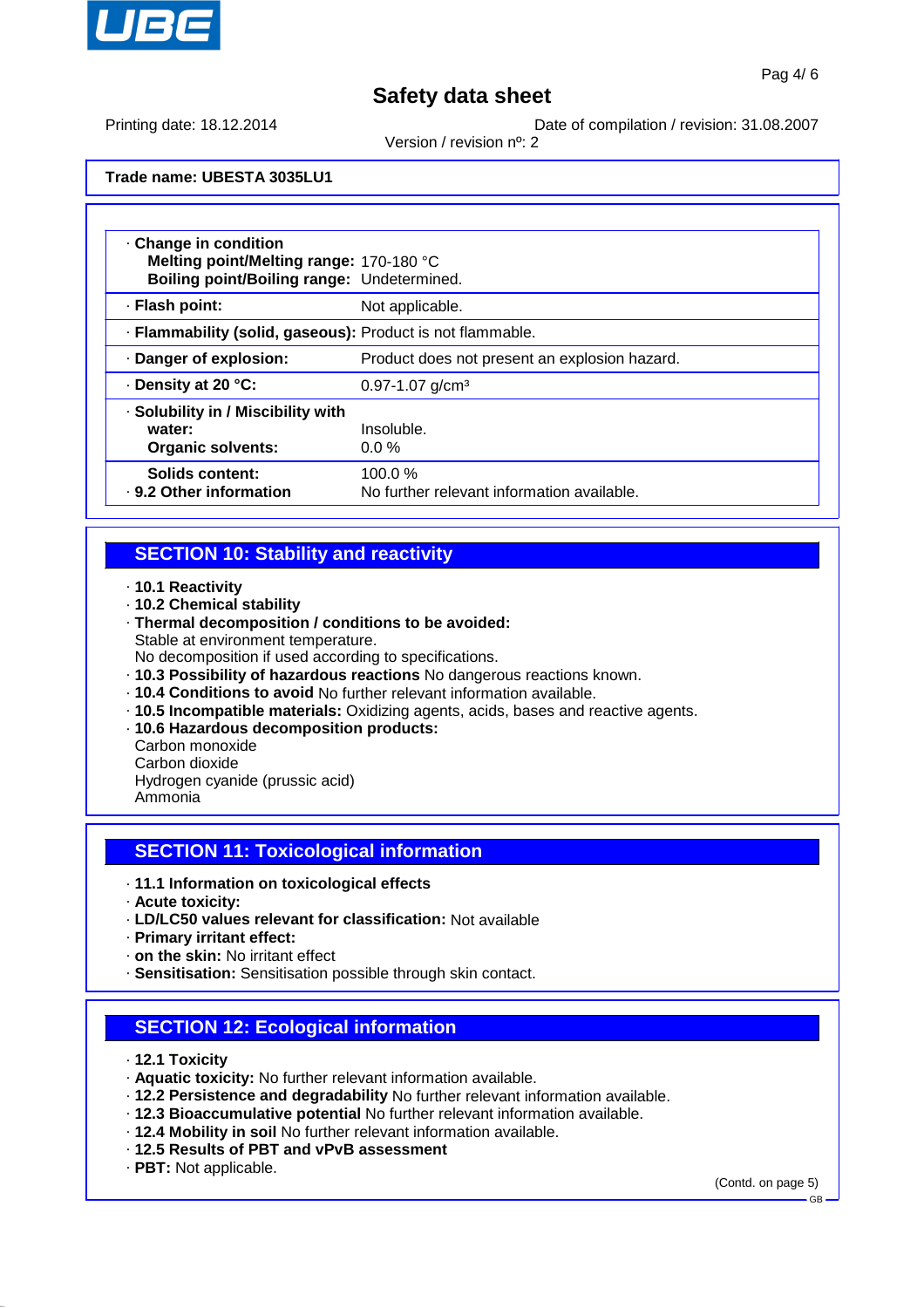

Printing date: 18.12.2014 Date of compilation / revision: 31.08.2007

Version / revision nº: 2

**Trade name: UBESTA 3035LU1**

· **vPvB:** Not applicable.

· **12.6 Other adverse effects** No further relevant information available.

#### **SECTION 13: Disposal considerations**

· **13.1 Waste treatment methods**

· **Recommendation**

Must not be disposed together with household garbage. Do not allow product to reach sewage system.

· **Uncleaned packaging:**

· **Recommendation:** Disposal must be made according to official regulations.

| <b>SECTION 14: Transport information</b>                                        |                 |  |
|---------------------------------------------------------------------------------|-----------------|--|
| ⋅ 14.1 UN-Number<br>· ADR, ADN, IMDG, IATA                                      | None            |  |
| · 14.2 UN proper shipping name<br>· ADR, ADN, IMDG, IATA                        | None            |  |
| · 14.3 Transport hazard class(es)                                               |                 |  |
| · ADR, ADN, IMDG, IATA<br>· Class                                               | None            |  |
| ⋅ 14.4 Packing group<br>· ADR, IMDG, IATA                                       | None            |  |
| · 14.5 Environmental hazards:                                                   | Not applicable. |  |
| 14.6 Special precautions for user                                               | Not applicable. |  |
| 14.7 Transport in bulk according to Annex II<br>of MARPOL73/78 and the IBC Code | Not applicable. |  |
| · UN "Model Regulation":                                                        |                 |  |

#### **SECTION 15: Regulatory information**

· **15.1 Safety, health and environmental regulations/legislation specific for the substance or mixture**

No further relevant information available.

· **15.2 Chemical safety assessment:** A Chemical Safety Assessment has not been carried out.

#### **SECTION 16: Other information**

This information is based on our present knowledge. However, this shall not constitute a guarantee for any specific product features and shall not establish a legally valid contractual relationship.

- · **Department issuing MSDS:** Corporate Social Responsibility- Product Liability
- · **Contact:**
- E-mail: sds.ube.eu@ube.es Tel. +34 (964) 73 8118

(Contd. on page 6)

GB